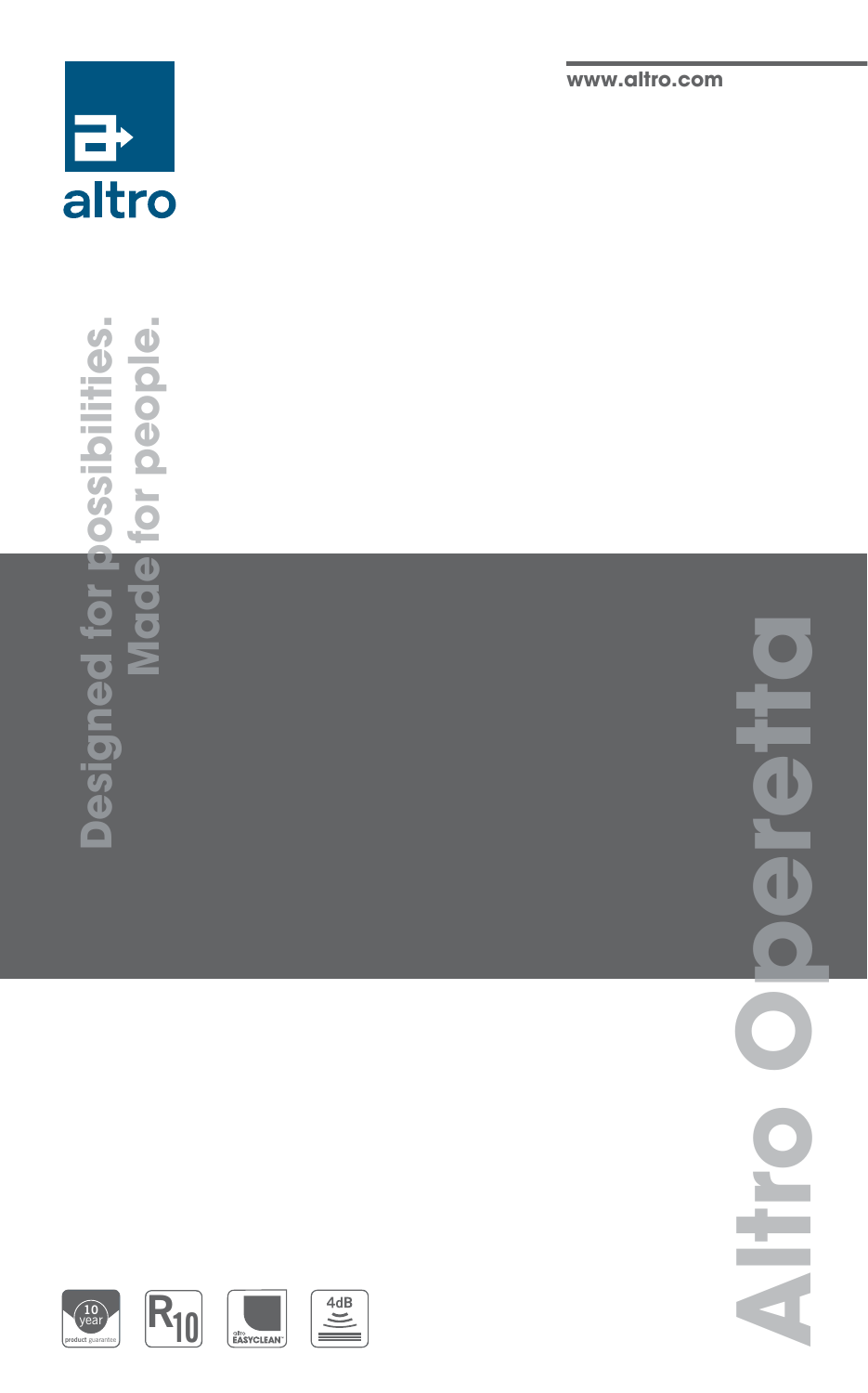



Solo | OP2110 WR431 / A1M200 / LRV 53



Harmony | OP2107 WR428 / A1M200 / LRV 50



Duo | OP2111 WR432 / A1M200 / LRV 26



Quaver | OP2101 WR422 / A1M200 / LRV 48



Crescendo | OP2102 WR423 / A1M200 / LRV 20



Waltz | OP2106 WR427 / A1M200 / LRV 12



Overture | OP2123 WR444 / A1M200 / LRV 24

Codes: WR = weld rod, A1M = mastic, LRV = light reflectance value Light Reflectance Values measured in accordance with BS8493:2008. Exact material match with samples cannot be guaranteed. All information is correct at the time of print and is subject to change without prior notice.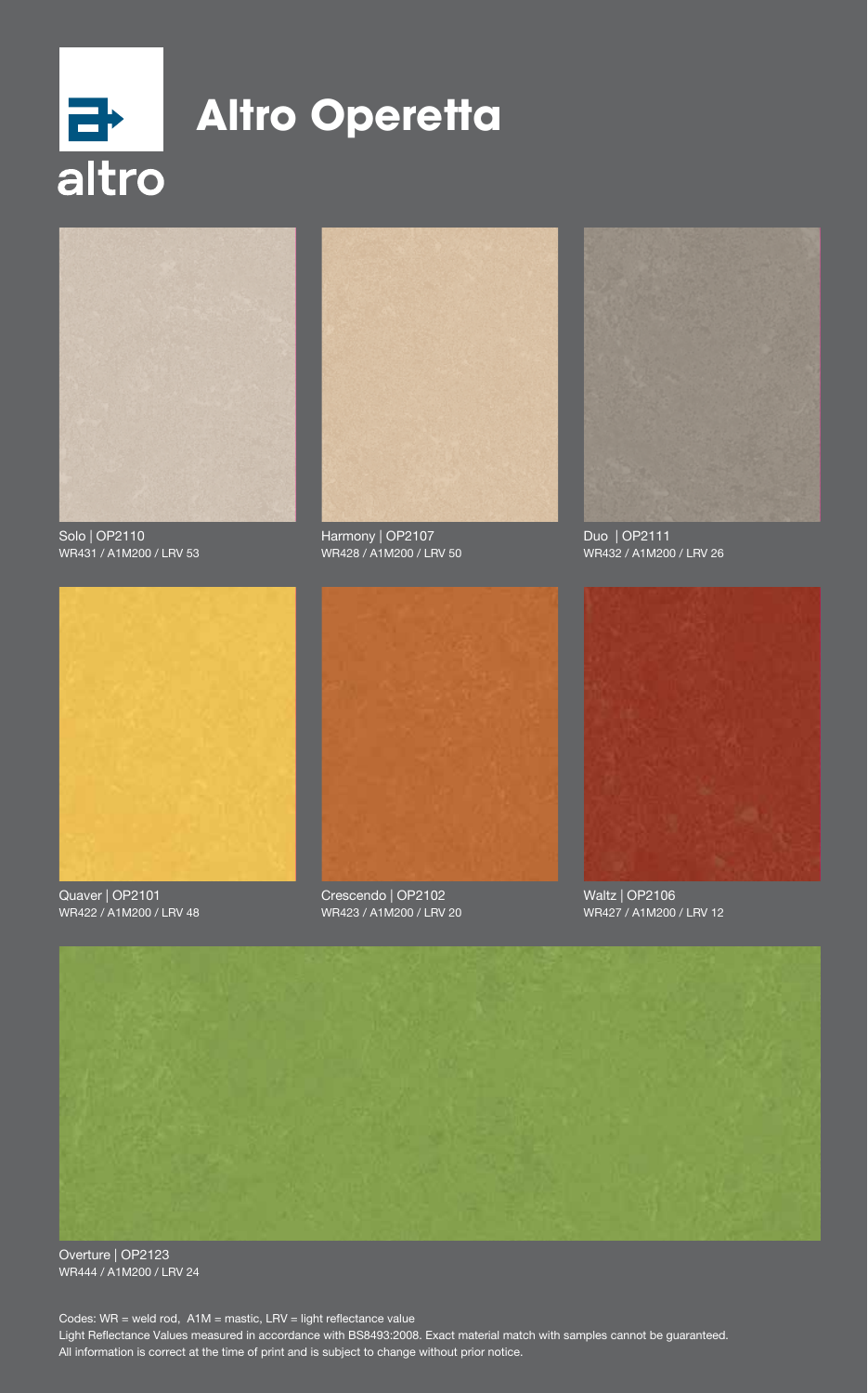

Sharp | OP2103 WR424 / A1M200 / LRV 32



Melody | OP2108 WR429 / A1M200 / LRV 26



Quintet | OP2114 WR435 / A1M200 / LRV 26



Trio | OP2112 WR433 / A1M200 / LRV 15







Bass | OP2121 WR442 / A1M200 / LRV 17



Quartet | OP2113 WR434 / A1M200 / LRV 49



Alto | OP2119 WR440 / A1M200 / LRV 49



Contralto | OP2120 WR441 / A1M200 / LRV 30

Códigos: WR = Cordón de soldadura, A1M = Mástique, LRV = Valor de reflectancia de la Luz Los Valores de Reflectancia de la luz se miden de acuerdo con BS8493:2008. Las muestras no pueden garantizar un color exacto.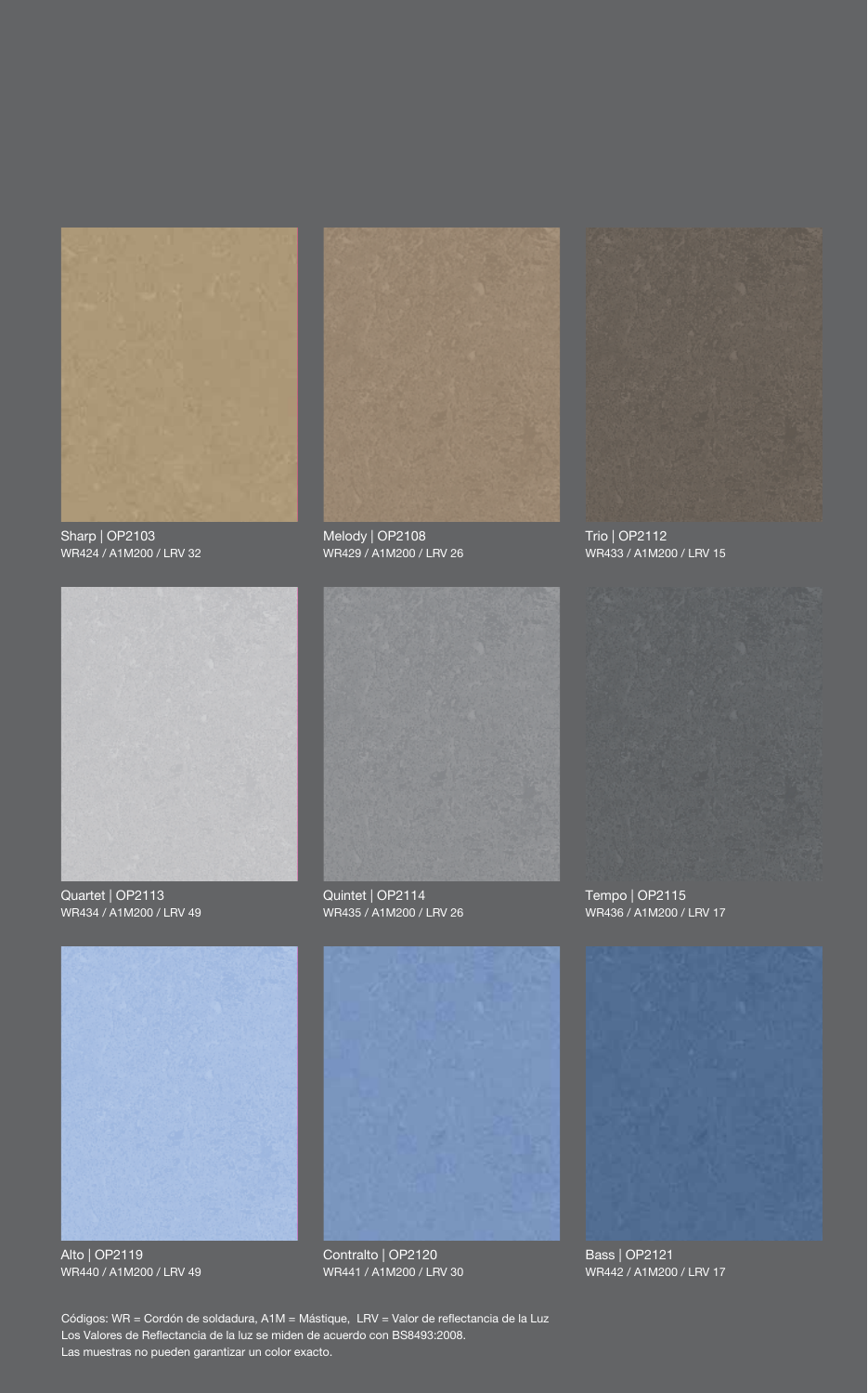



Clef | OP2125 WR446 / A1M200 / LRV 37



Baroque | OP2133 WR454 / A1M200 / LRV 22



Glee | OP2136 WR457 / A1M200 / LRV 52



Canon | OP2129 WR450 / A1M200 / LRV 24



Tenor | OP2138 WR459 / A1M200 / LRV 19

ь



Key | OP2131 WR452 / A1M200 / LRV 17



Soprano | OP2137 WR458 / A1M200 / LRV 18



Acapella | OP2135 WR456 / A1M200 / LRV 34

Abkürzungen: WR = Schweißschnüre, A1M = Altro mastic Dichtmasse, LRV = Lichtreflexionswert Lichtreflexionswerte gemäß BS8493: 2008. Eine exakte Übereinstimmung des Materials mit Mustern kann nicht garantiert werden.

Madrigal | OP2134 WR455 / A1M200 / LRV 31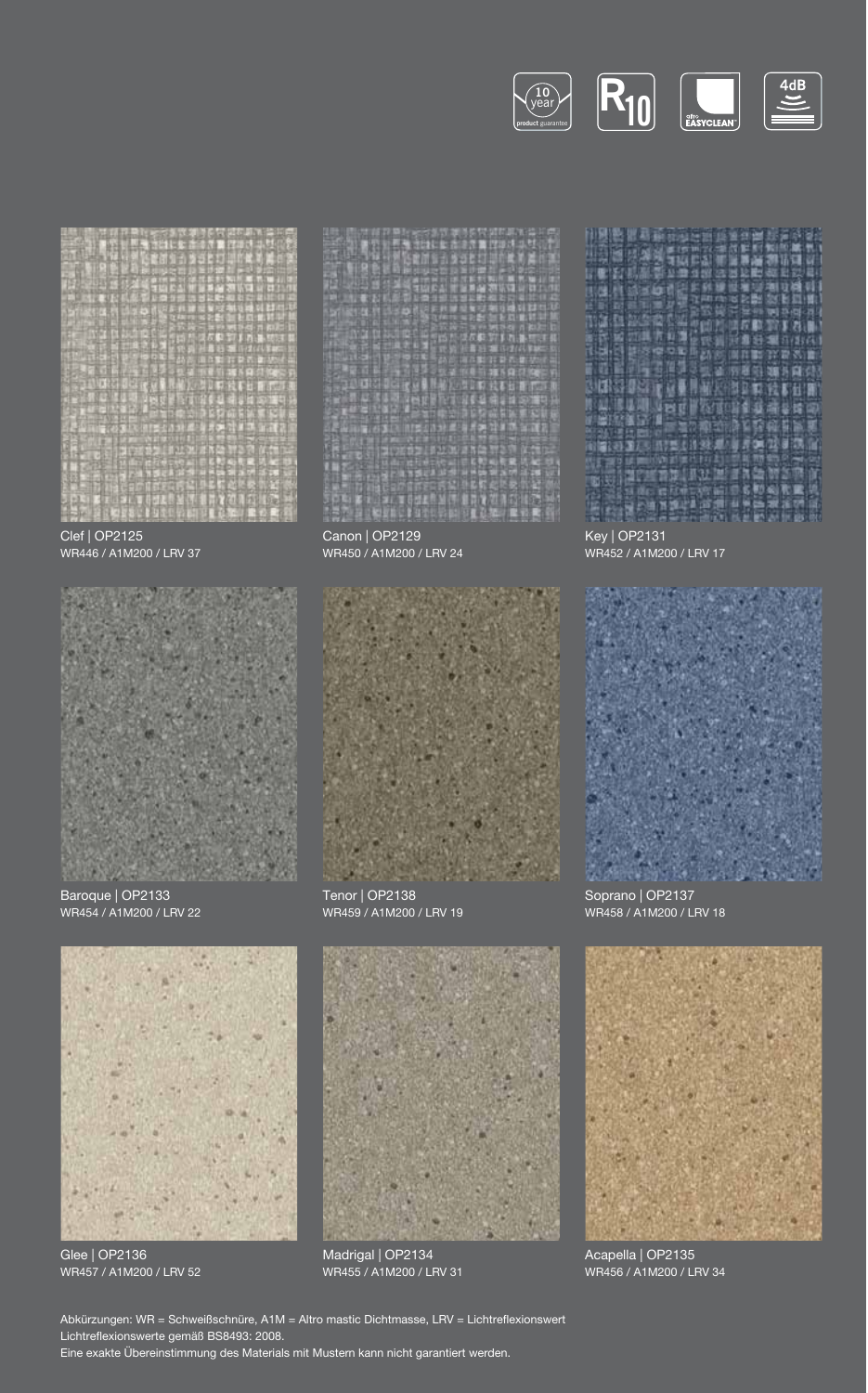